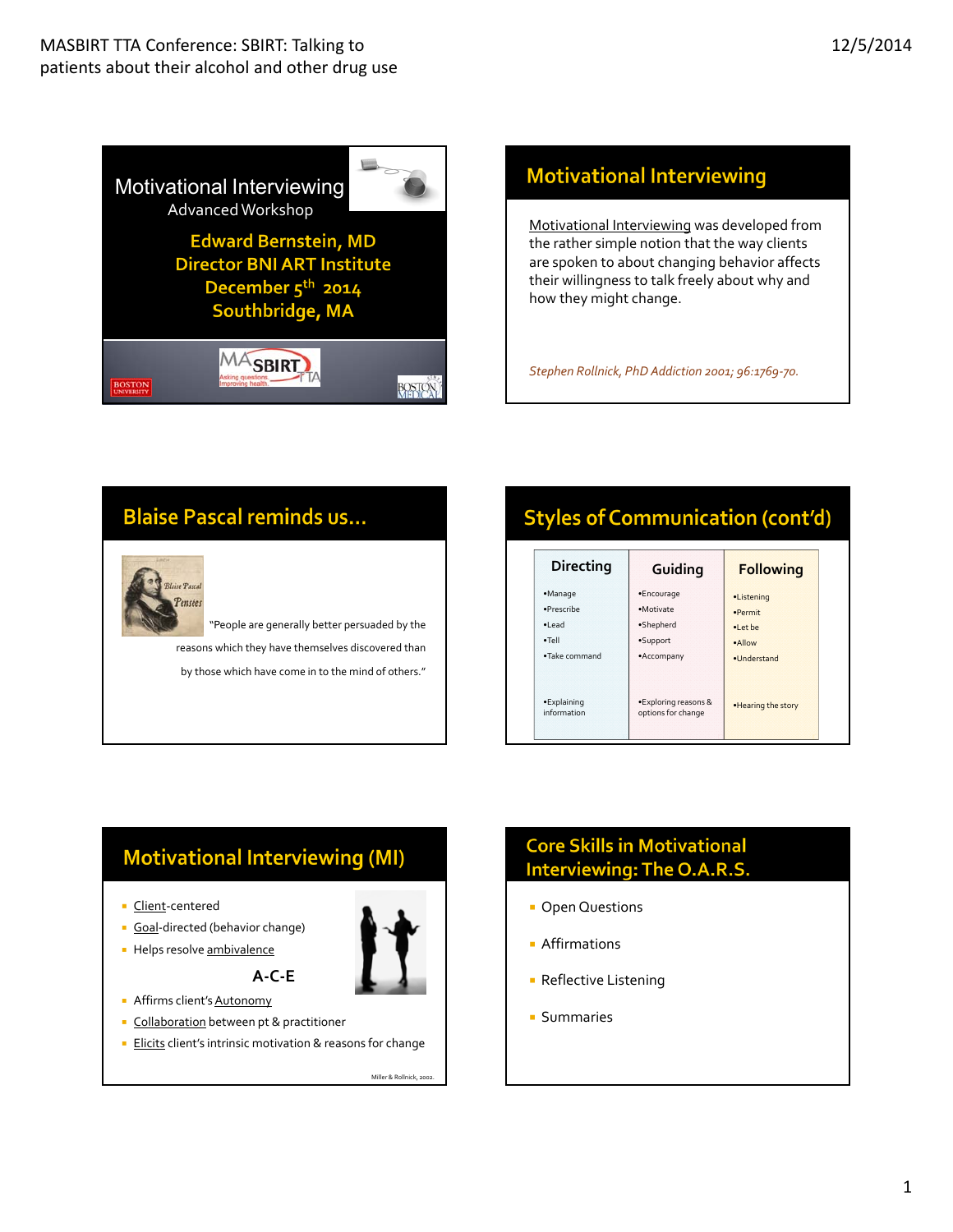



- **Be genuine and specific** 
	- Only say it when you really mean it.

## **Reflective Listening**

- Hypothesis-testing; make quesses about what the speaker means
- **Statements rather than questions** 
	- Speaker: I enjoy going to the beach.
	- Partner 1: Do you mean that you like to swim?
	- Partner 2:You like to swim. (reflection)
	- Speaker: No, I can't swim. But, I enjoy laying in the sun with a good book.

## **Engagement Skill: Reflecting**



- Goes beyond what they said
- **Hypothesis (guess) to capture** what patient meant
- **Intonation down (statement; not** question)
- Deepens understanding
- **Forward movement**

## **Reflective Listening**

- Repeat: restate using the same words
- Rephrase: use synonyms
- **Paraphrase: infer meaning behind the words or** emphasize emotional aspects

## **Types of Reflections**

"I have been to treatment six times. Nothing is going to work for me. I just can't stop drinking."

#### **Simple Reflection**:

" "You've been to treatment before and it hasn't worked."

#### **Complex Reflection**:

" "You've tried to quit drinking in the past and it hasn't worked.You're wondering if it's going to be different this time."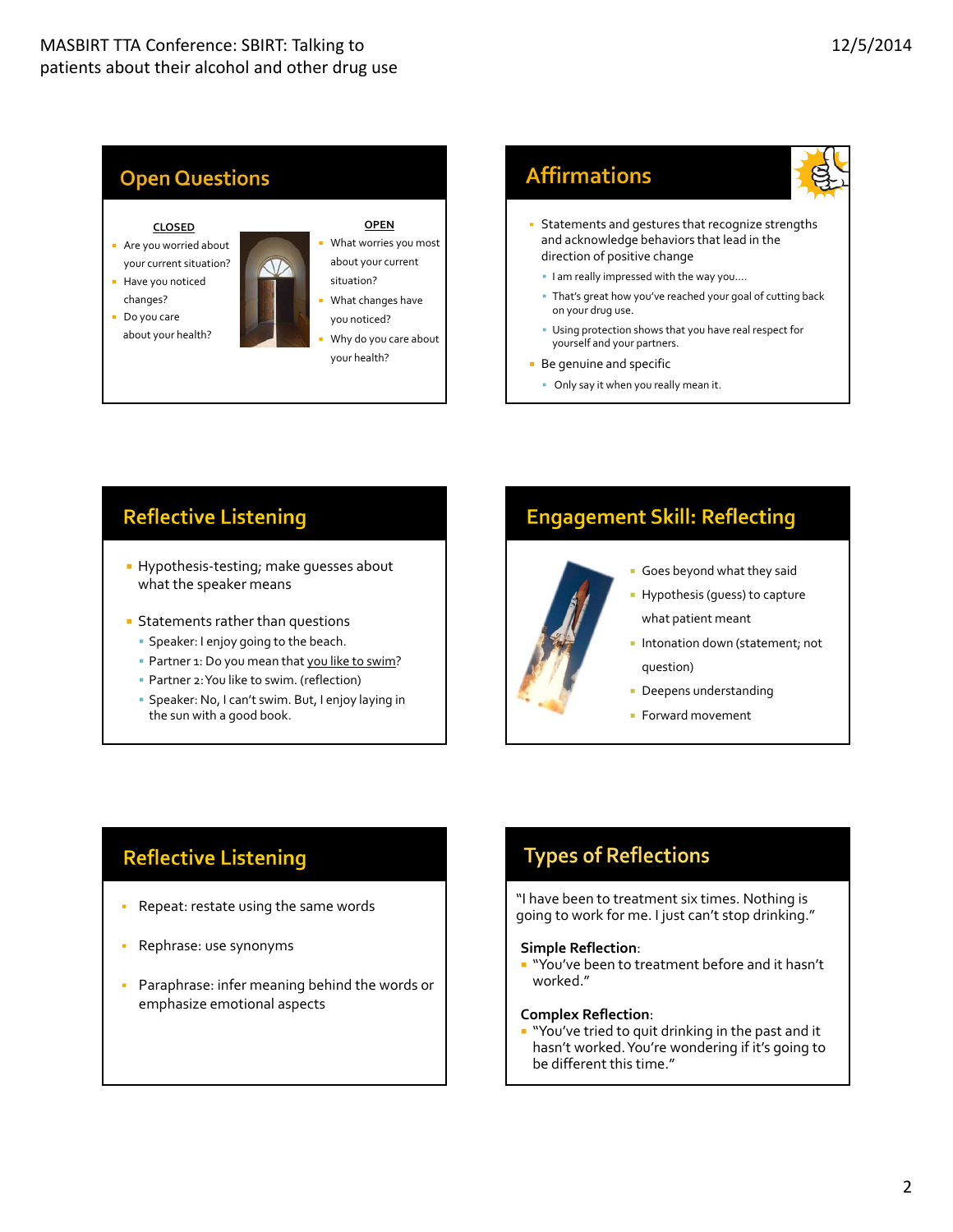## **Reflecting**

- *I've been depressed lately. I keep trying things other than drinking to help myself feel better, but nothing seems to work other than having a couple of drinks.*
- *In spite of the lack ofsuccess, you keep looking for waysto feel better besides drinking.*
- *You've been feeling down*
- 
- *Drinking works in the short term You'd be happy to find something other than drinking to work*.

## **Reflective Listening Video**

# Everybody Loves Raymond

## "Do you mean that...?"

- **Even a simple statement can have many different** meanings
- Many early guesses are wrong, but don't be discouraged
- Good reflective listening results in immediate feedback
- Good reflective listening draws out self-disclosure
- From Menu of Options (MOO) Motivational Interviewing Exercises (2009): http://www.ccarta.com/info/pdf/MOO2%20%203\_09.pdf

## **Summaries**

- **Transition or ending statements**
- Collect"change talk" statements
- Present bouquet of patient's own reasons for change

Summary Intros:

*"Here is what I've heard so far…What did I miss?"*

*"We've gone over quite a bit. Let me make sure I am understanding you…"*



## Now try it out...?"

- Pair up –a speaker will be asked to discuss any health behavior they may want to change
- **Listener will use two or more open ended** questions and provide at least two reflections, affirmations, and a summary.

From Menu of Options (MOO) Motivational Interviewing Exercises (2009): http://www.ccarta.com/info/pdf/MOO2%20%203\_09.pdf

- Request feedback from speaker
- Change ‐‐ speaker to listen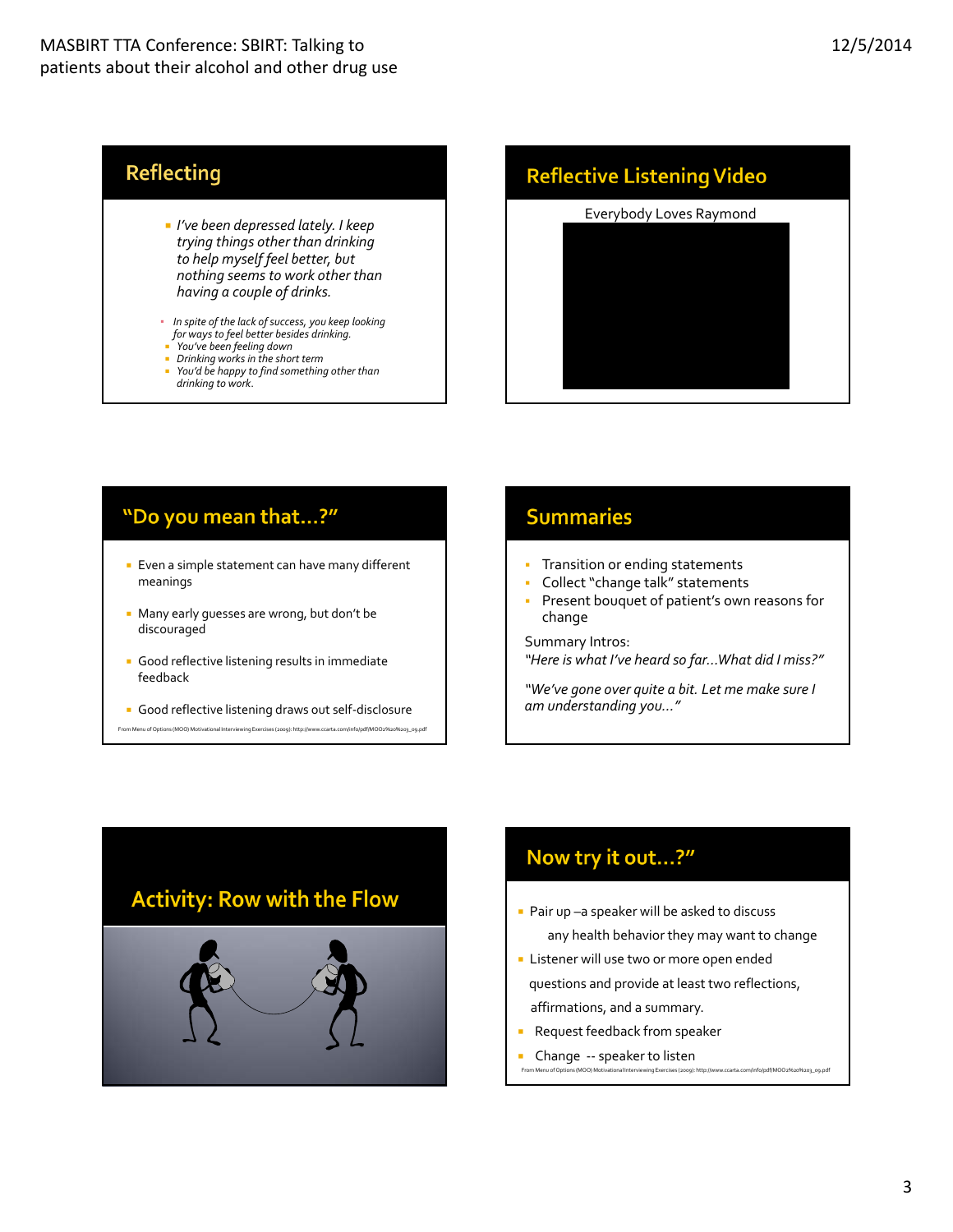# **Reflective Listening in Action**



## **Reflective Listening**

#### Repeat

Client:"I had to come because I've been having problems."

Dr. Miller:"So, you're here because of some problems you've been having and someone has made you come here."

# **Reflective Listening**



Rephrase

Client:"She's got the kids. She's got a job."

Dr. Miller:"She already has enough to keep her busy."

## **Reflective Listening**

#### **Paraphrase**

Client:"I'm worried that she'll go back to school and flunk out or she might decide that she don't want nothing no more.That she don't want no family."

Dr. Miller:"So, in a way it's not her getting the education that troubles you. It's how that might affect your relationship."

## A Brief MI The Brief Negotiated Interview :

- 1. Builds Rapport
- 2. Explores Pros & Cons
- 3. Provides Information & Feedback
- 4. Assesses Readiness to Change
- 5. Negotiates a Prescription for Change

## **1. Build Rapport**

**Would you mind if we talked a bit about your [X] use?**

**What's a typical day look like for you?...**

**How does [X] fit in?**

24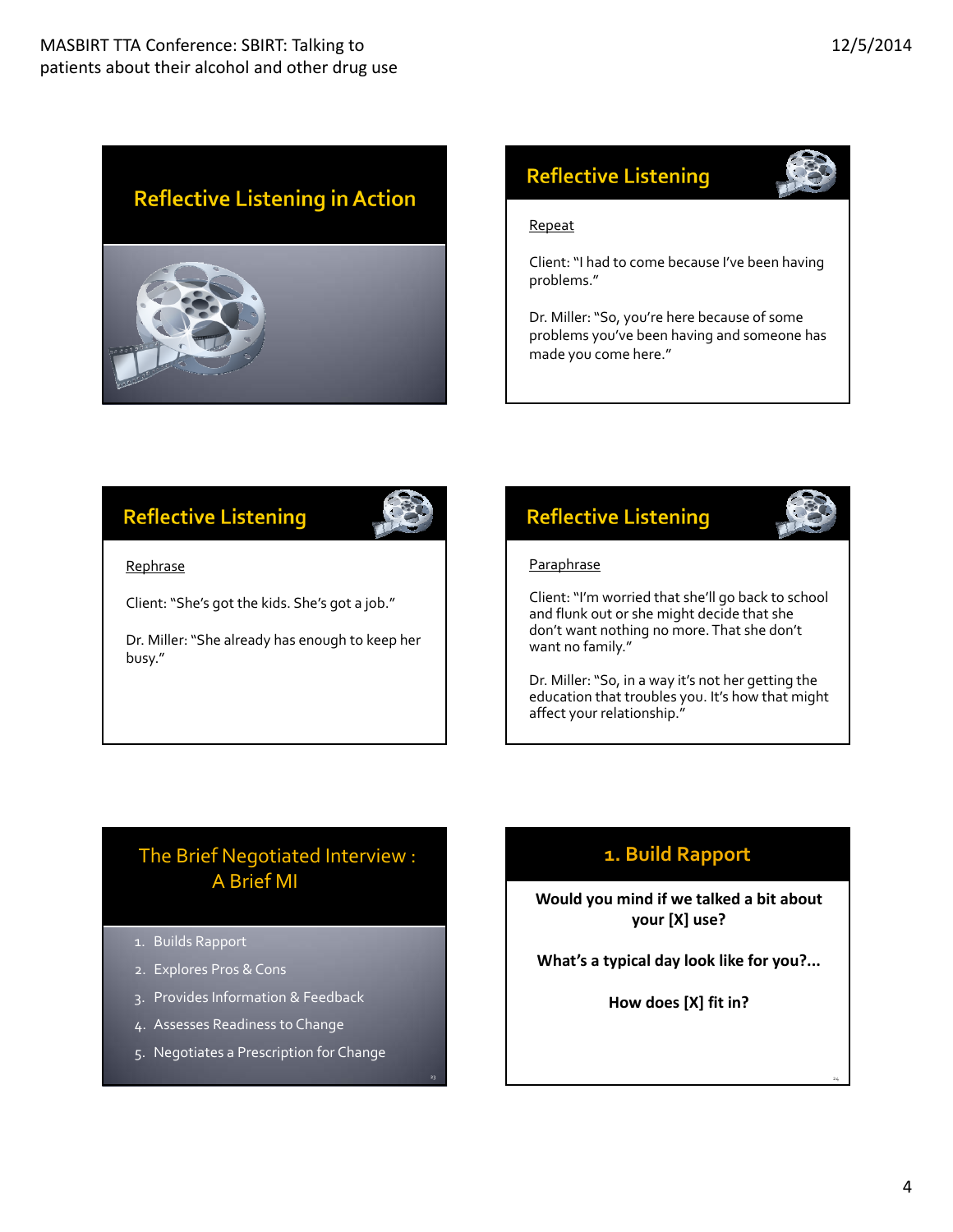### **2. Pros &Cons**

**What are some of the things you like about using [X]?**

**What are some of the things you like less about using [X]?**

**Summarize**

**So on the one hand you said <PROS>, and on the other hand <CONS>.**

| 3. Information/Feedback                                                                                                                                                                                                                                                                                                            |                                                                                                                                                                             |  |
|------------------------------------------------------------------------------------------------------------------------------------------------------------------------------------------------------------------------------------------------------------------------------------------------------------------------------------|-----------------------------------------------------------------------------------------------------------------------------------------------------------------------------|--|
| <b>Ask permission</b>                                                                                                                                                                                                                                                                                                              | I have some information on low-risk guidelines<br>for drinking and drug use, would you mind if I<br>shared them with you? First, What are you<br>thoughts on safe drinking? |  |
| <b>Give information</b><br>We know that drinking<br>• 4 or more (F)/ 5 or more (M) in 2-3hrs/occasion<br>• more than $7(F)/14(M)$ in a week<br>• Having a BAC of >.080<br>• use of illicit drugs such as<br>can put you at risk for illness and injury.<br>It can also cause health problems like [insert<br>medical information]. |                                                                                                                                                                             |  |
| Flicit reaction                                                                                                                                                                                                                                                                                                                    | 26<br>What are your thoughts on that?                                                                                                                                       |  |



# **5. Prescription for Change**

**What are some steps that will help reduce the things you like less about using?** 

**What ideas to you have to keep yourself safe and healthy while using [X]?**

**Write Prescription for Change/discharge plan**

**Great ideas! Would you mind if I jotted those down? You can take this with you, a prescription for change, as a reminder of the steps you're planning to take to be safe & healthy.**

## **Activity: O.A.R.S. Tally**



**Can you identify the open questions, affirmations, reflections, and summaries used in this conversation about alcohol use?**



28